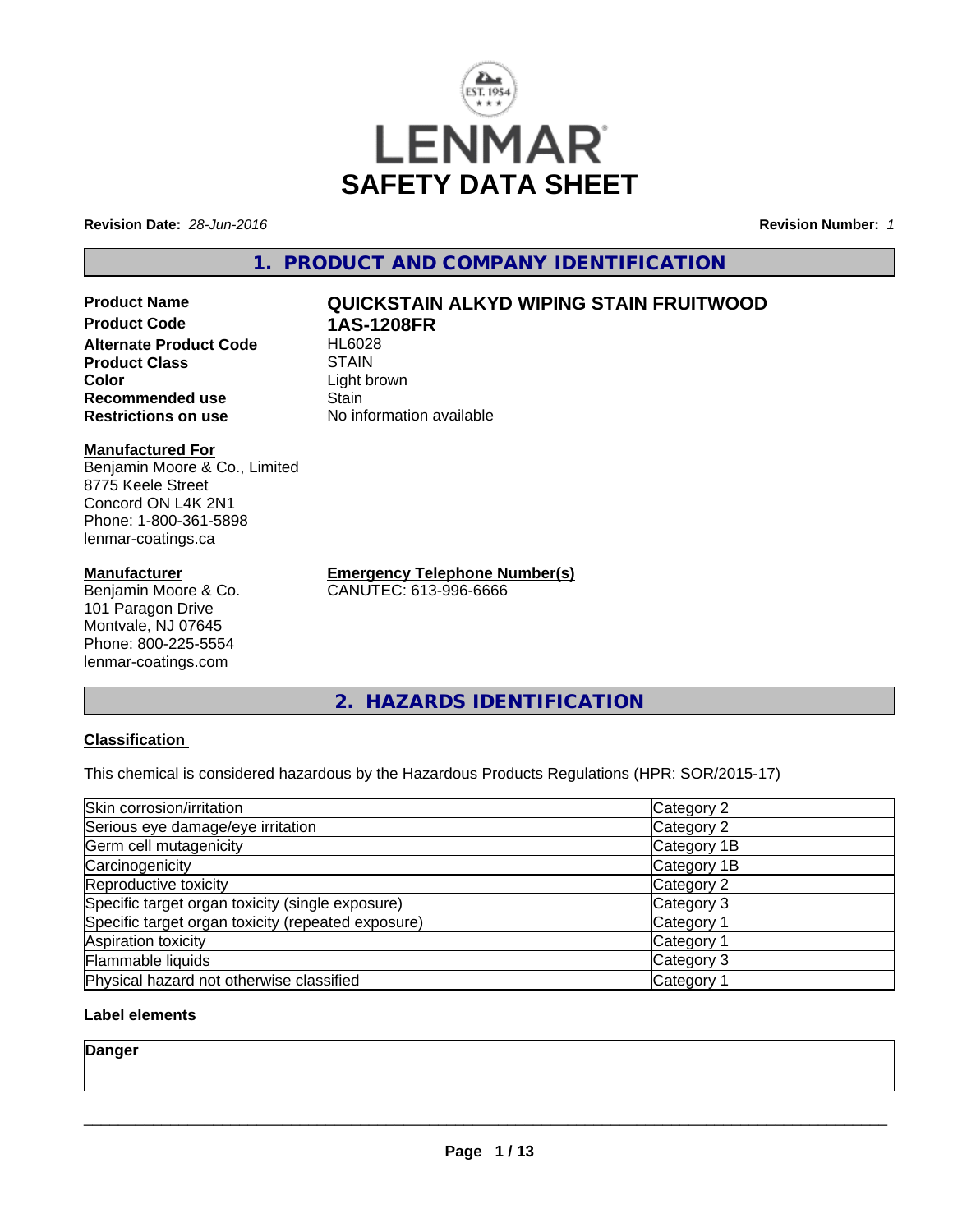#### **1AS-1208FR** - **QUICKSTAIN ALKYD WIPING STAIN FRUITWOOD**

#### **Hazard statements**

Causes skin irritation Causes serious eye irritation May cause genetic defects May cause cancer Suspected of damaging fertility or the unborn child May cause respiratory irritation. May cause drowsiness or dizziness Causes damage to organs through prolonged or repeated exposure May be fatal if swallowed and enters airways Flammable liquid and vapor Risk of spontaneous combustion



**Appearance** liquid **Odor** solvent

**Precautionary Statements - Prevention**

Obtain special instructions before use Do not handle until all safety precautions have been read and understood Use personal protective equipment as required Wash face, hands and any exposed skin thoroughly after handling Wear eye/face protection Do not breathe dust/fume/mist/vapors/spray Do not eat, drink or smoke when using this product Use only outdoors or in a well-ventilated area Keep away from heat/sparks/open flames/hot surfaces, no smoking Keep container tightly closed Ground/bond container and receiving equipment Use explosion-proof electrical/ventilating/lighting/equipment Use only non-sparking tools Take precautionary measures against static discharge Keep cool Immediately after use, place rags, steel wool or waste used with this product in a sealed water-filled metal container or lay flat to dry. **Precautionary Statements - Response** If exposed or concerned get medical attention

#### **Eyes**

If in eyes rinse cautiously with water for several minutes. Remove contact lenses, if present and easy to do. Continue rinsing

If eye irritation persists get medical attention

#### **Skin**

If skin irritation occurs get medical attention

If on skin (or hair) take off immediately all contaminated clothing. Rinse skin with water

Wash contaminated clothing before reuse

#### **Inhalation**

If inhaled remove victim to fresh air and keep at rest in a position comfortable for breathing **Ingestion**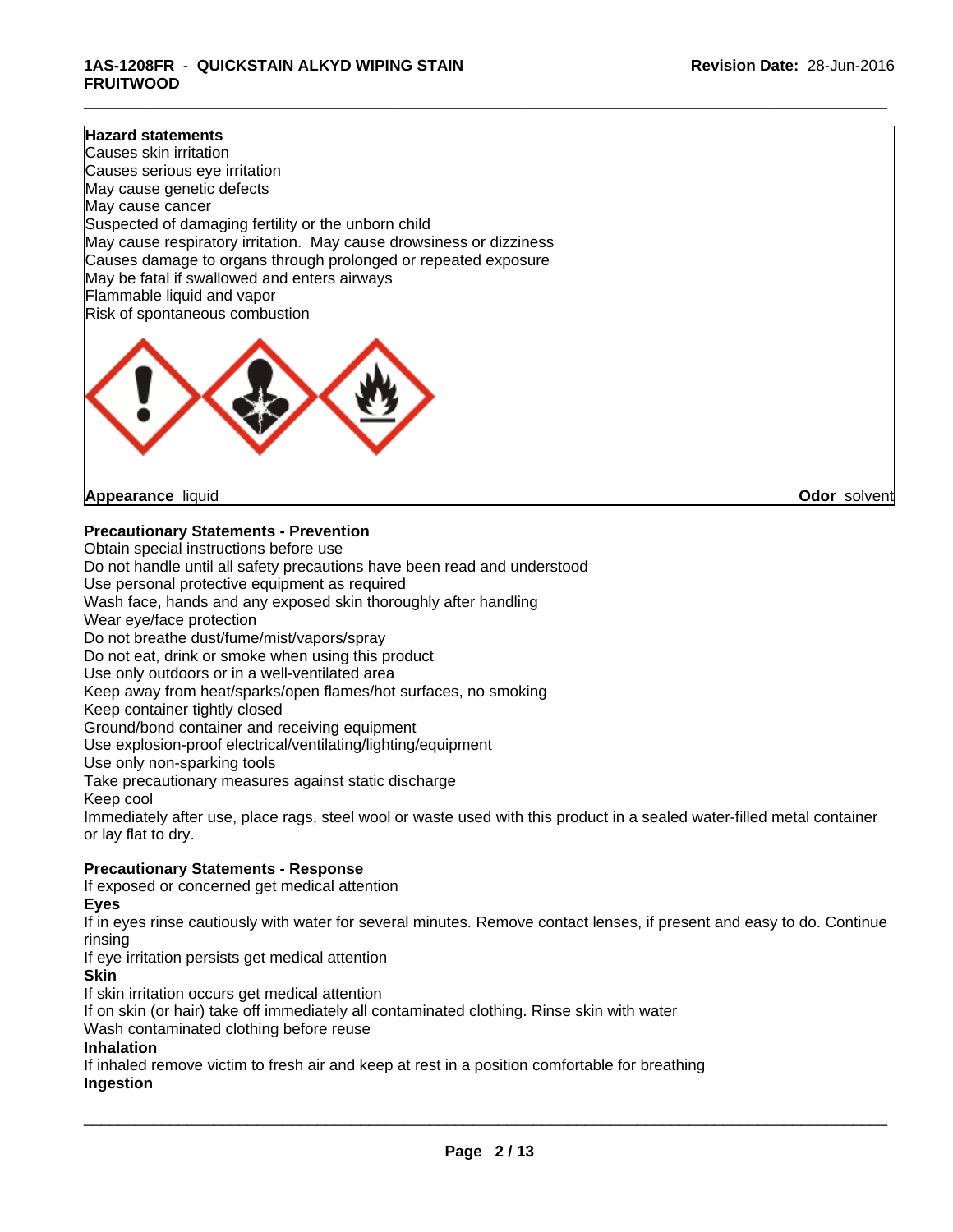If swallowed immediately call a POISON CENTER or physician Do NOT induce vomiting **Fire** In case of fire use CO2, dry chemical, or foam for extinction

#### **Precautionary Statements - Storage**

Store locked up Store in a well-ventilated place. Keep container tightly closed

#### **Precautionary Statements - Disposal**

Dispose of contents/container to an approved waste disposal plant

Materials such as rags used with this product may begin to burn by themselves. After use, put rags in water or lay flat to dry, then discard.

\_\_\_\_\_\_\_\_\_\_\_\_\_\_\_\_\_\_\_\_\_\_\_\_\_\_\_\_\_\_\_\_\_\_\_\_\_\_\_\_\_\_\_\_\_\_\_\_\_\_\_\_\_\_\_\_\_\_\_\_\_\_\_\_\_\_\_\_\_\_\_\_\_\_\_\_\_\_\_\_\_\_\_\_\_\_\_\_\_\_\_\_\_

#### **Other information**

No information available

### **3. COMPOSITION INFORMATION ON COMPONENTS**

| <b>Chemical Name</b>                        | <b>CAS-No</b>  | Weight % (max) |
|---------------------------------------------|----------------|----------------|
| Hydrotreated light naphtha                  | 64742-49-0     | $7 - 13%$      |
| Solvent naphtha (petroleum), heavy aromatic | 64742-94-5     | $5 - 10%$      |
| Distillates, petroleum, hydrotreated light  | 64742-47-8     | $5 - 10%$      |
| Solvent naphtha, petroleum, light aromatic  | 64742-95-6     | $3 - 7%$       |
| n-Butyl acetate                             | 123-86-4       | $3 - 7%$       |
| 2-Butoxyethanol                             | 111-76-2       | l - 5%         |
| VM&P naphtha                                | 64742-89-8     | $1 - 5%$       |
| 1,2,4-Trimethylbenzene                      | $95 - 63 - 6$  |                |
| Stoddard solvent<br>8052-41-3               |                | $1 - 5%$       |
| Xvlene                                      | 1330-20-7      | $1 - 5%$       |
| Naphthalene                                 | $91 - 20 - 3$  | $0.5 - 1%$     |
| Ethyl benzene                               | $100 - 41 - 4$ | $0.25 - 0.5%$  |
| Cumene                                      | $98 - 82 - 8$  |                |

### **4. FIRST AID MEASURES**

| <b>General Advice</b> | If symptoms persist, call a physician. Show this safety data<br>sheet to the doctor in attendance.                                                                                                                         |
|-----------------------|----------------------------------------------------------------------------------------------------------------------------------------------------------------------------------------------------------------------------|
| <b>Eye Contact</b>    | Immediately flush with plenty of water. After initial flushing,<br>remove any contact lenses and continue flushing for at<br>least 15 minutes. Keep eye wide open while rinsing. If<br>symptoms persist, call a physician. |
| <b>Skin Contact</b>   | Wash off immediately with soap and plenty of water<br>removing all contaminated clothes and shoes. If skin<br>irritation persists, call a physician.                                                                       |
| <b>Inhalation</b>     | Move to fresh air. If symptoms persist, call a physician.<br>If not breathing, give artificial respiration. Call a physician<br>immediately.                                                                               |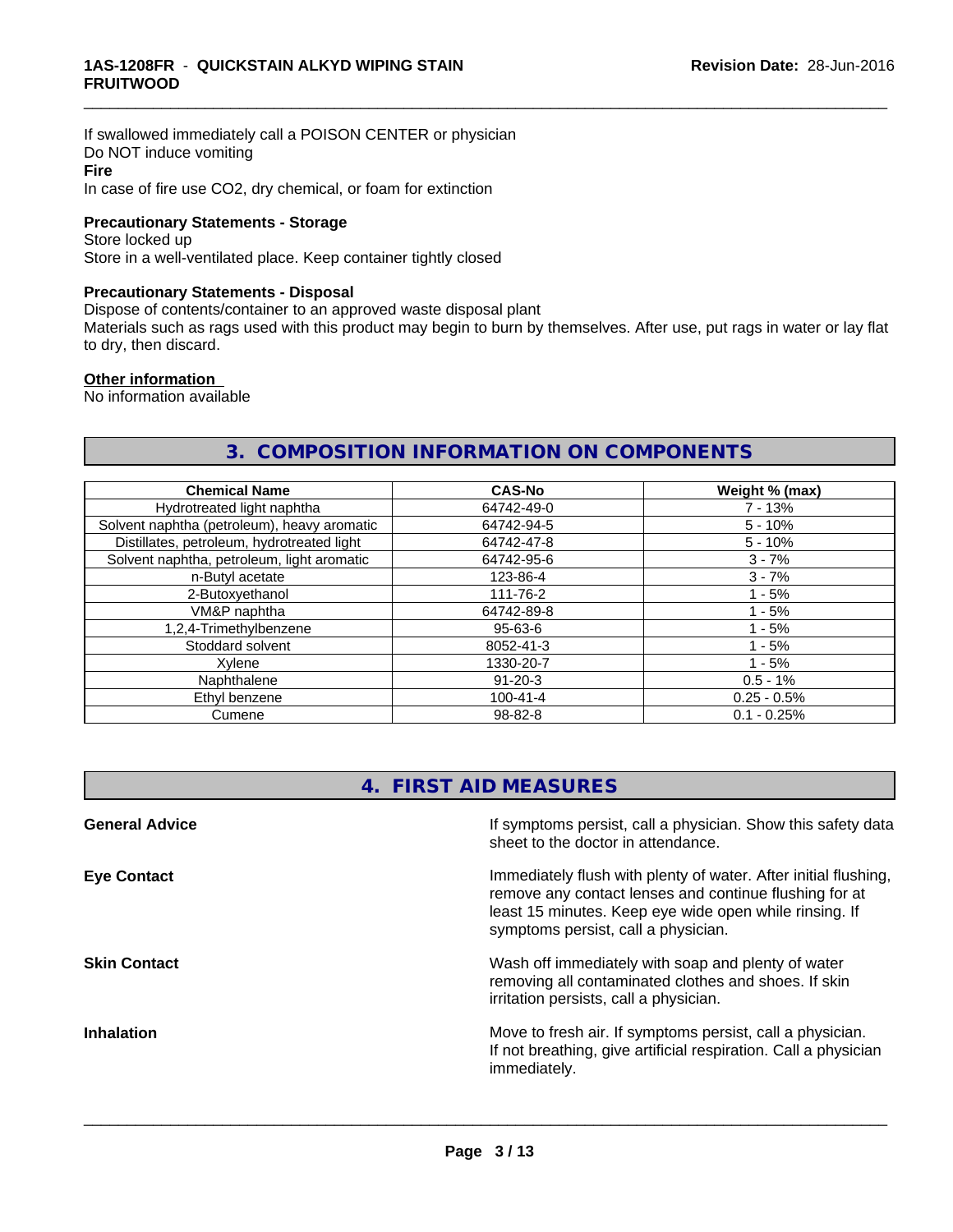| Ingestion                              | Clean mouth with water and afterwards drink plenty of<br>water. Do not induce vomiting without medical advice.<br>Never give anything by mouth to an unconscious person.<br>Consult a physician. |
|----------------------------------------|--------------------------------------------------------------------------------------------------------------------------------------------------------------------------------------------------|
| <b>Protection Of First-Aiders</b>      | Use personal protective equipment.                                                                                                                                                               |
| <b>Most Important Symptoms/Effects</b> | No information available.                                                                                                                                                                        |
| <b>Notes To Physician</b>              | Treat symptomatically.                                                                                                                                                                           |
|                                        |                                                                                                                                                                                                  |

# **5. FIRE-FIGHTING MEASURES**

| <b>Flammable Properties</b>                                                                  | Vapors may travel considerable distance to a source of<br>ignition and flash back. Vapors may cause flash fire.                                                                                                                                                                                |  |  |
|----------------------------------------------------------------------------------------------|------------------------------------------------------------------------------------------------------------------------------------------------------------------------------------------------------------------------------------------------------------------------------------------------|--|--|
| <b>Suitable Extinguishing Media</b>                                                          | Foam, dry powder or water. Use extinguishing measures<br>that are appropriate to local circumstances and the<br>surrounding environment.                                                                                                                                                       |  |  |
| <b>Protective Equipment And Precautions For</b><br><b>Firefighters</b>                       | As in any fire, wear self-contained breathing apparatus<br>pressure-demand, MSHA/NIOSH (approved or equivalent)<br>and full protective gear.                                                                                                                                                   |  |  |
| <b>Hazardous Combustion Products</b>                                                         | Burning may result in carbon dioxide, carbon monoxide<br>and other combustion products of varying composition<br>which may be toxic and/or irritating.                                                                                                                                         |  |  |
| <b>Specific Hazards Arising From The Chemical</b>                                            | Flammable. Flash back possible over considerable<br>distance. Keep product and empty container away from<br>heat and sources of ignition. Closed containers may<br>rupture if exposed to fire or extreme heat. Thermal<br>decomposition can lead to release of irritating gases and<br>vapors. |  |  |
| <b>Sensitivity To Mechanical Impact</b>                                                      | No.                                                                                                                                                                                                                                                                                            |  |  |
| <b>Sensitivity To Static Discharge</b>                                                       | <b>Yes</b>                                                                                                                                                                                                                                                                                     |  |  |
| <b>Flash Point Data</b><br>Flash Point (°F)<br>Flash Point (°C)<br><b>Flash Point Method</b> | 77<br>25<br><b>PMCC</b>                                                                                                                                                                                                                                                                        |  |  |
| <b>Flammability Limits In Air</b>                                                            |                                                                                                                                                                                                                                                                                                |  |  |
| <b>Lower Explosion Limit</b><br><b>Upper Explosion Limit</b>                                 | Not available<br>Not available                                                                                                                                                                                                                                                                 |  |  |
| <b>NFPA</b><br>Health: 2<br>Flammability: 3                                                  | <b>Instability: 0</b><br><b>Special: Not Applicable</b>                                                                                                                                                                                                                                        |  |  |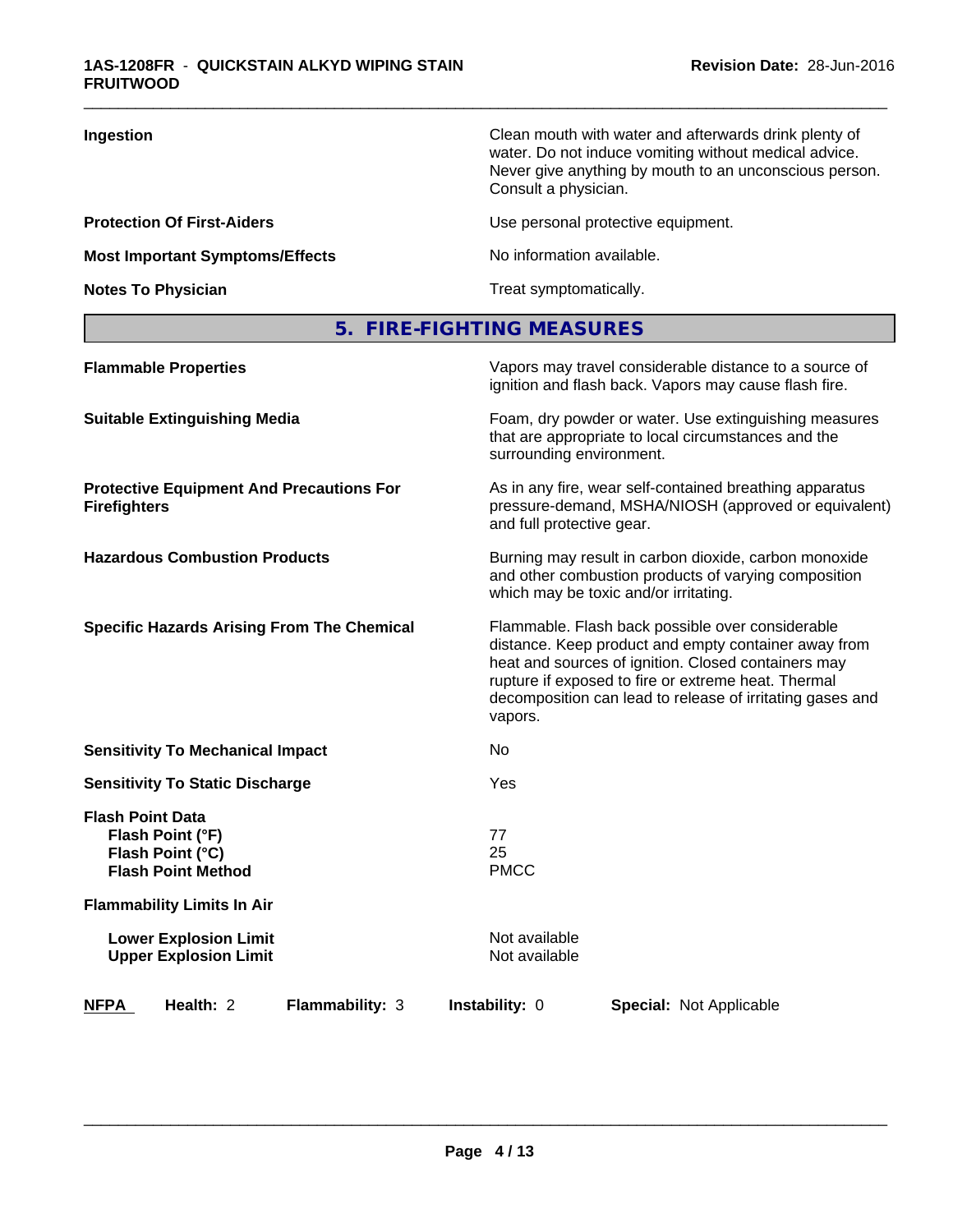#### **NFPA Legend**

- 0 Not Hazardous
- 1 Slightly
- 2 Moderate
- 3 High
- 4 Severe

*The ratings assigned are only suggested ratings, the contractor/employer has ultimate responsibilities for NFPA ratings where this system is used.*

\_\_\_\_\_\_\_\_\_\_\_\_\_\_\_\_\_\_\_\_\_\_\_\_\_\_\_\_\_\_\_\_\_\_\_\_\_\_\_\_\_\_\_\_\_\_\_\_\_\_\_\_\_\_\_\_\_\_\_\_\_\_\_\_\_\_\_\_\_\_\_\_\_\_\_\_\_\_\_\_\_\_\_\_\_\_\_\_\_\_\_\_\_

*Additional information regarding the NFPA rating system is available from the National Fire Protection Agency (NFPA) at www.nfpa.org.*

### **6. ACCIDENTAL RELEASE MEASURES**

| <b>Personal Precautions</b>      | Remove all sources of ignition. Take precautions to<br>prevent flashback. Ground and bond all containers and<br>handling equipment. Take precautionary measures against<br>static discharges. Ensure adequate ventilation. Avoid<br>contact with skin, eyes and clothing. Use personal<br>protective equipment.  |
|----------------------------------|------------------------------------------------------------------------------------------------------------------------------------------------------------------------------------------------------------------------------------------------------------------------------------------------------------------|
| <b>Other Information</b>         | Prevent further leakage or spillage if safe to do so. Do not<br>allow material to contaminate ground water system.<br>Prevent product from entering drains. Do not flush into<br>surface water or sanitary sewer system. Local authorities<br>should be advised if significant spillages cannot be<br>contained. |
| <b>Environmental Precautions</b> | See Section 12 for additional Ecological Information.                                                                                                                                                                                                                                                            |
| <b>Methods For Clean-Up</b>      | Dam up. Soak up with inert absorbent material. Use a<br>non-sparking or explosion proof means to transfer material<br>to a sealed, appropriate container for disposal. Clean<br>contaminated surface thoroughly.                                                                                                 |

**7. HANDLING AND STORAGE**

| Avoid contact with skin, eyes and clothing. Wear personal<br>protective equipment. Do not breathe vapors or spray mist.<br>Use only in ventilated areas. Prevent vapor build-up by<br>providing adequate ventilation during and after use.                                                                                                                                                                                                           |
|------------------------------------------------------------------------------------------------------------------------------------------------------------------------------------------------------------------------------------------------------------------------------------------------------------------------------------------------------------------------------------------------------------------------------------------------------|
| Take precautionary measures against static discharges.<br>To avoid ignition of vapors by static electricity discharge,<br>all metal parts of the equipment must be grounded. Keep<br>away from heat, sparks and flame. Do not smoke.<br>Extinguish all flames and pilot lights, and turn off stoves,<br>heaters, electric motors and other sources of ignition<br>during use and until all vapors are gone. Ignition and/or<br>flash back may occur. |
| Keep containers tightly closed in a dry, cool and<br>well-ventilated place. Keep away from heat. Keep away<br>from open flames, hot surfaces and sources of ignition.<br>Keep in properly labeled containers. Keep out of the reach<br>of children.                                                                                                                                                                                                  |
|                                                                                                                                                                                                                                                                                                                                                                                                                                                      |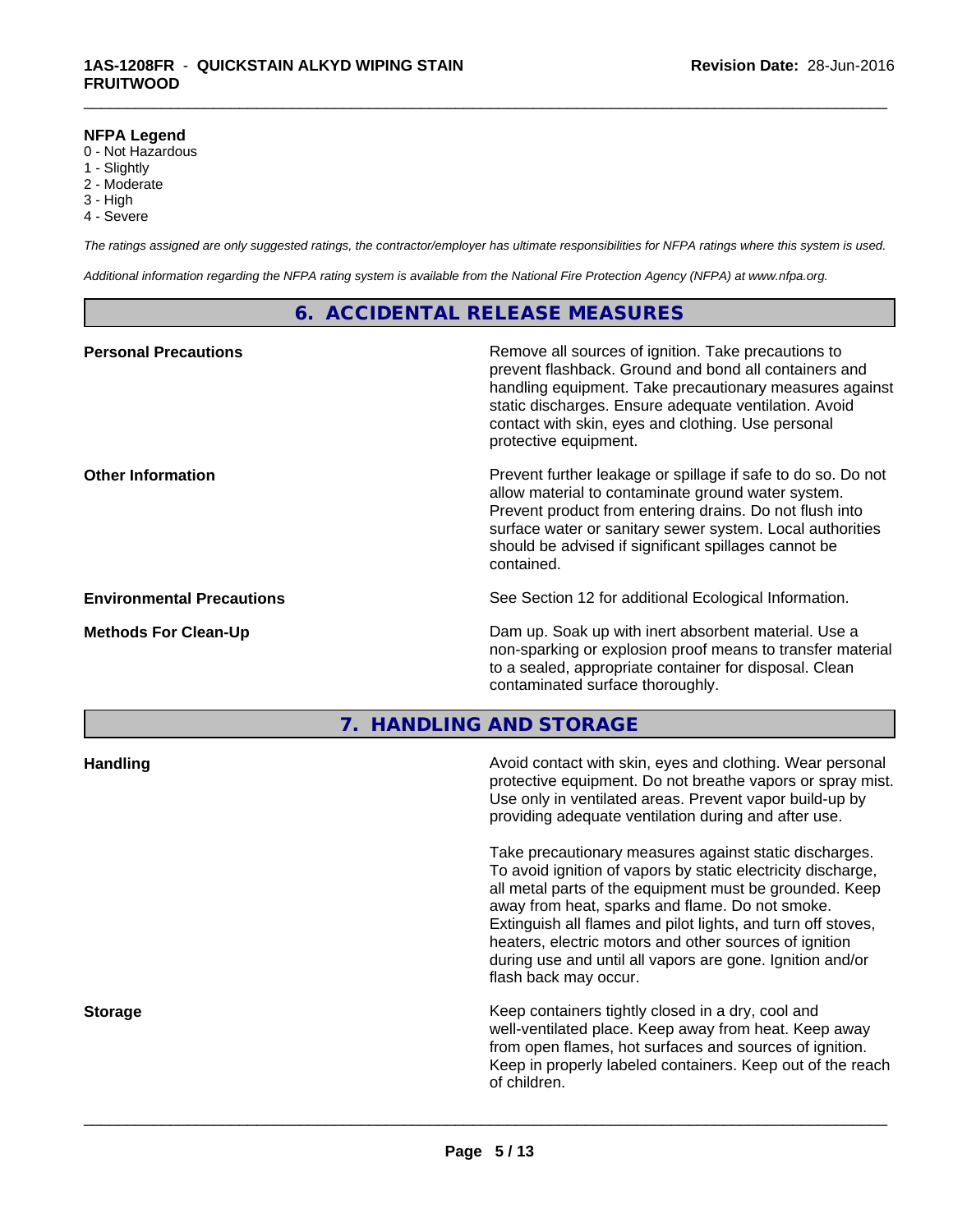**DANGER** - Rags, steel wool or waste soaked with this product may spontaneously catch fire if improperly discarded. Immediately after use, place rags, steel wool or waste in a sealed water-filled metal container.

**Incompatible Materials Incompatible with strong acids and bases and strong** oxidizing agents.

### **8. EXPOSURE CONTROLS / PERSONAL PROTECTION**

\_\_\_\_\_\_\_\_\_\_\_\_\_\_\_\_\_\_\_\_\_\_\_\_\_\_\_\_\_\_\_\_\_\_\_\_\_\_\_\_\_\_\_\_\_\_\_\_\_\_\_\_\_\_\_\_\_\_\_\_\_\_\_\_\_\_\_\_\_\_\_\_\_\_\_\_\_\_\_\_\_\_\_\_\_\_\_\_\_\_\_\_\_

#### **Exposure Limits**

| <b>Chemical Name</b>    | <b>ACGIH</b>   | Alberta                       | <b>British Columbia</b>       | <b>Ontario</b>              | Quebec                         |
|-------------------------|----------------|-------------------------------|-------------------------------|-----------------------------|--------------------------------|
| Distillates, petroleum, | N/E            | N/E                           | $200$ mg/m <sup>3</sup> - TWA | N/E                         | N/E                            |
| hydrotreated light      |                |                               | Skin absorption can           |                             |                                |
|                         |                |                               | contribute to overall         |                             |                                |
|                         |                |                               | exposure.                     |                             |                                |
| n-Butyl acetate         | 150 ppm - TWA  | 150 ppm - TWA                 | 20 ppm - TWA                  | 150 ppm - TWA               | 150 ppm - TWAEV                |
|                         | 200 ppm - STEL | 713 mg/m <sup>3</sup> - TWA   |                               | 200 ppm - STEL              | 713 mg/m <sup>3</sup> - TWAEV  |
|                         |                | 200 ppm - STEL                |                               |                             | 200 ppm - STEV                 |
|                         |                | 950 mg/m <sup>3</sup> - STEL  |                               |                             | 950 mg/m <sup>3</sup> - STEV   |
| 2-Butoxyethanol         | 20 ppm - TWA   | 20 ppm - TWA                  | 20 ppm - TWA                  | 20 ppm - TWA                | 20 ppm - TWAEV                 |
|                         |                | 97 mg/m $3$ - TWA             |                               |                             | 97 mg/m <sup>3</sup> - TWAEV   |
| Stoddard solvent        | 100 ppm - TWA  | 100 ppm - TWA                 | 290 mg/m <sup>3</sup> - TWA   | 525 mg/m <sup>3</sup> - TWA | 100 ppm - TWAEV                |
|                         |                | $572$ mg/m <sup>3</sup> - TWA | 580 mg/m <sup>3</sup> - STEL  |                             | 525 mg/m <sup>3</sup> - TWAEV  |
| Xylene                  | 100 ppm - TWA  | 100 ppm - TWA                 | 100 ppm - TWA                 | 100 ppm - TWA               | 100 ppm - TWAEV                |
|                         | 150 ppm - STEL | 434 mg/m $3$ - TWA            | 150 ppm - STEL                | 150 ppm - STEL              | 434 mg/m <sup>3</sup> - TWAEV  |
|                         |                | 150 ppm - STEL                |                               |                             | 150 ppm - STEV                 |
|                         |                | 651 mg/m $3 -$ STEL           |                               |                             | $651$ mg/m <sup>3</sup> - STEV |
| Naphthalene             | 10 ppm - $TWA$ | 10 ppm - TWA                  | 10 ppm $-$ TWA                | 10 ppm - TWA                | 10 ppm - TWAEV                 |
|                         | <b>Skin</b>    | 52 mg/m $3$ - TWA             | 15 ppm - STEL                 | 15 ppm - STEL               | 52 mg/m <sup>3</sup> - TWAEV   |
|                         |                | 15 ppm - STEL                 | Skin absorption can           | Danger of cutaneous         | 15 ppm - STEV                  |
|                         |                | 79 mg/m <sup>3</sup> - STEL   | contribute to overall         | absorption                  | $79$ mg/m <sup>3</sup> - STEV  |
|                         |                | Substance may be              | exposure.                     |                             |                                |
|                         |                | readily absorbed              |                               |                             |                                |
|                         |                | through intact skin           |                               |                             |                                |
| Ethyl benzene           | 20 ppm - TWA   | 100 ppm - TWA                 | 20 ppm - TWA                  | 20 ppm - TWA                | 100 ppm - TWAEV                |
|                         |                | 434 mg/m <sup>3</sup> - TWA   |                               |                             | 434 mg/m <sup>3</sup> - TWAEV  |
|                         |                | 125 ppm - STEL                |                               |                             | 125 ppm - STEV                 |
|                         |                | 543 mg/m $3 -$ STEL           |                               |                             | 543 mg/m <sup>3</sup> - STEV   |
| Cumene                  | 50 ppm - TWA   | 50 ppm - TWA                  | 25 ppm - TWA                  | 50 ppm - TWA                | 50 ppm - TWAEV                 |
|                         |                | 246 mg/m <sup>3</sup> - TWA   | 75 ppm - STEL                 |                             | 246 mg/m <sup>3</sup> - TWAEV  |

#### **Legend**

ACGIH - American Conference of Governmental Industrial Hygienists Alberta - Alberta Occupational Exposure Limits

British Columbia - British Columbia Occupational Exposure Limits

Ontario - Ontario Occupational Exposure Limits Quebec - Quebec Occupational Exposure Limits

N/E - Not established

# **Personal Protective Equipment**

**Engineering Measures Ensure adequate ventilation, especially in confined areas.** 

Safety glasses with side-shields. If splashes are likely to occur, wear: Tightly fitting safety goggles **Skin Protection Protection Protective gloves and impervious clothing. Respiratory Protection Exercise 2018** Use only with adequate ventilation. In operations where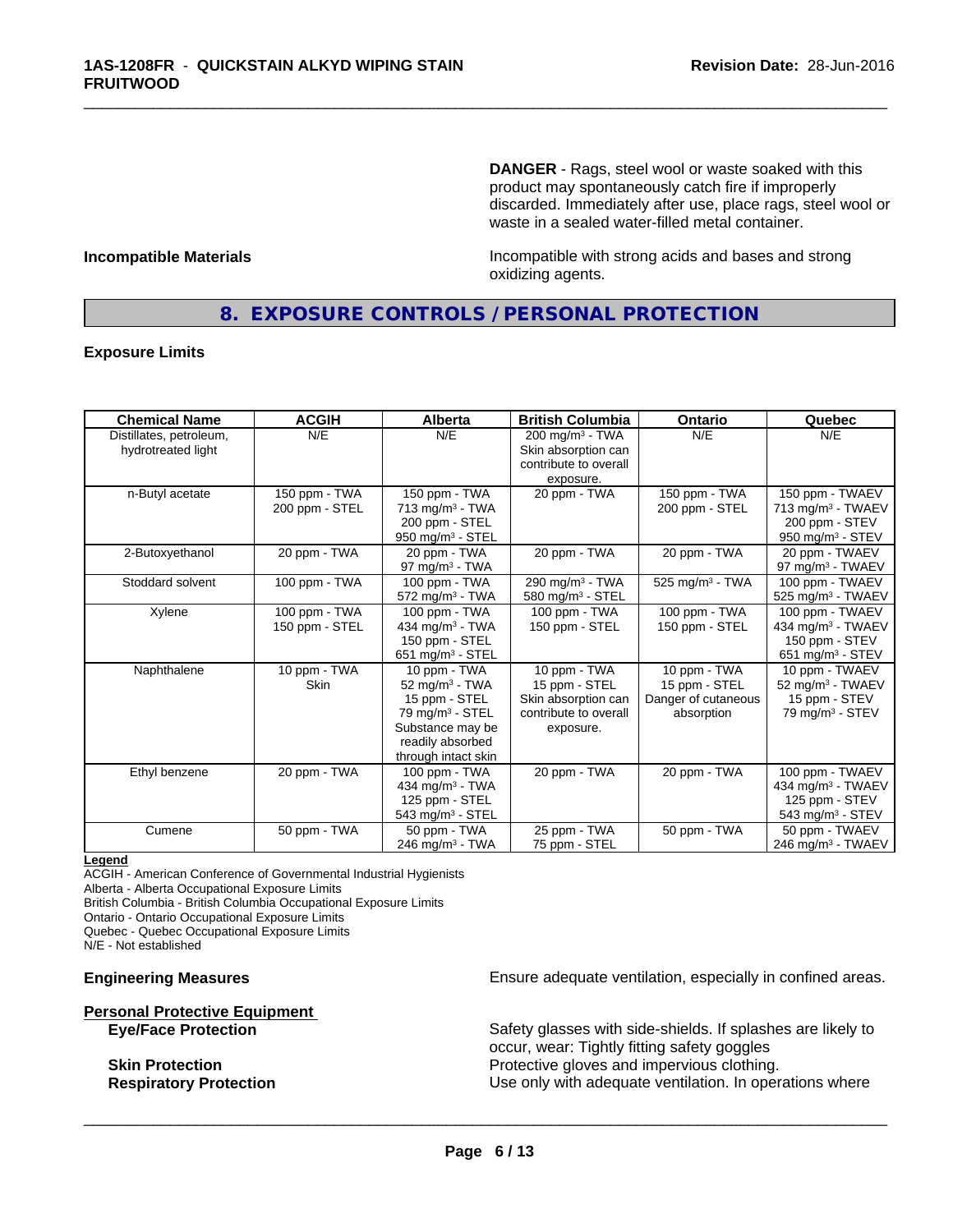exposure limits are exceeded, use a NIOSH approved respirator that has been selected by a technically qualified person for the specific work conditions. When spraying the product or applying in confined areas, wear a NIOSH approved respirator specified for paint spray or organic vapors.

**Hygiene Measures Avoid contact with skin, eyes and clothing. Remove and Avoid contact with skin, eyes and clothing. Remove and Avoid contact with skin, eyes and clothing. Remove and** wash contaminated clothing before re-use. Wash thoroughly after handling.

#### **9. PHYSICAL AND CHEMICAL PROPERTIES**

**Appearance** liquid and **a liquid liquid liquid** and **a liquid liquid** solvent **Odor** solvent **Odor Threshold No information available Density (Ibs/gal)** 7.4 - 7.6<br> **Specific Gravity** 6.88 - 0.91 **Specific Gravity pH** No information available **Viscosity (cps)** No information available **Solubility**<br> **No** information available<br> **Water Solubility**<br> **Water Solubility Evaporation Rate Evaporation Rate No information available Vapor Pressure** No information available **Vapor Density No information available No information available Wt.** % Solids 35 - 45 **Vol. % Solids** 30 - 40 **Wt. % Volatiles** 55 - 65 **Vol. % Volatiles** 60 - 70 **VOC Regulatory Limit (g/L)** < 550 **Boiling Point (°F)** 252 **Boiling Point (°C)** 122 **Freezing Point (°F)**<br> **Freezing Point (°C)**<br> **Freezing Point (°C)**<br> **Reezing Point (°C)**<br> **Reezing Point (°C) Flash Point (°F)** 77 **Flash Point (°C)** 25 **Flash Point Method** PMCC **Flammability (solid, gas)** Not applicable **Upper Explosion Limit** Not applicable **Lower Explosion Limit Contract Accord Accord Accord Accord Accord Accord Accord Accord Accord Accord Accord Accord Accord Accord Accord Accord Accord Accord Accord Accord Accord Accord Accord Accord Accord Accord Accord Autoignition Temperature (°F)**<br> **Autoignition Temperature (°C)** No information available **Autoignition Temperature (°C) Decomposition Temperature (°F)** No information available **Decomposition Temperature (°C)** No information available **Partition Coefficient (n-octanol/water)** No information available

**No information available Freezing Point (°C)** No information available

\_\_\_\_\_\_\_\_\_\_\_\_\_\_\_\_\_\_\_\_\_\_\_\_\_\_\_\_\_\_\_\_\_\_\_\_\_\_\_\_\_\_\_\_\_\_\_\_\_\_\_\_\_\_\_\_\_\_\_\_\_\_\_\_\_\_\_\_\_\_\_\_\_\_\_\_\_\_\_\_\_\_\_\_\_\_\_\_\_\_\_\_\_

### **10. STABILITY AND REACTIVITY**

#### **Reactivity Not Applicable Not Applicable**

 $\overline{\phantom{a}}$  ,  $\overline{\phantom{a}}$  ,  $\overline{\phantom{a}}$  ,  $\overline{\phantom{a}}$  ,  $\overline{\phantom{a}}$  ,  $\overline{\phantom{a}}$  ,  $\overline{\phantom{a}}$  ,  $\overline{\phantom{a}}$  ,  $\overline{\phantom{a}}$  ,  $\overline{\phantom{a}}$  ,  $\overline{\phantom{a}}$  ,  $\overline{\phantom{a}}$  ,  $\overline{\phantom{a}}$  ,  $\overline{\phantom{a}}$  ,  $\overline{\phantom{a}}$  ,  $\overline{\phantom{a}}$ 

**Chemical Stability Stability** Stable under normal conditions. Hazardous polymerisation does not occur.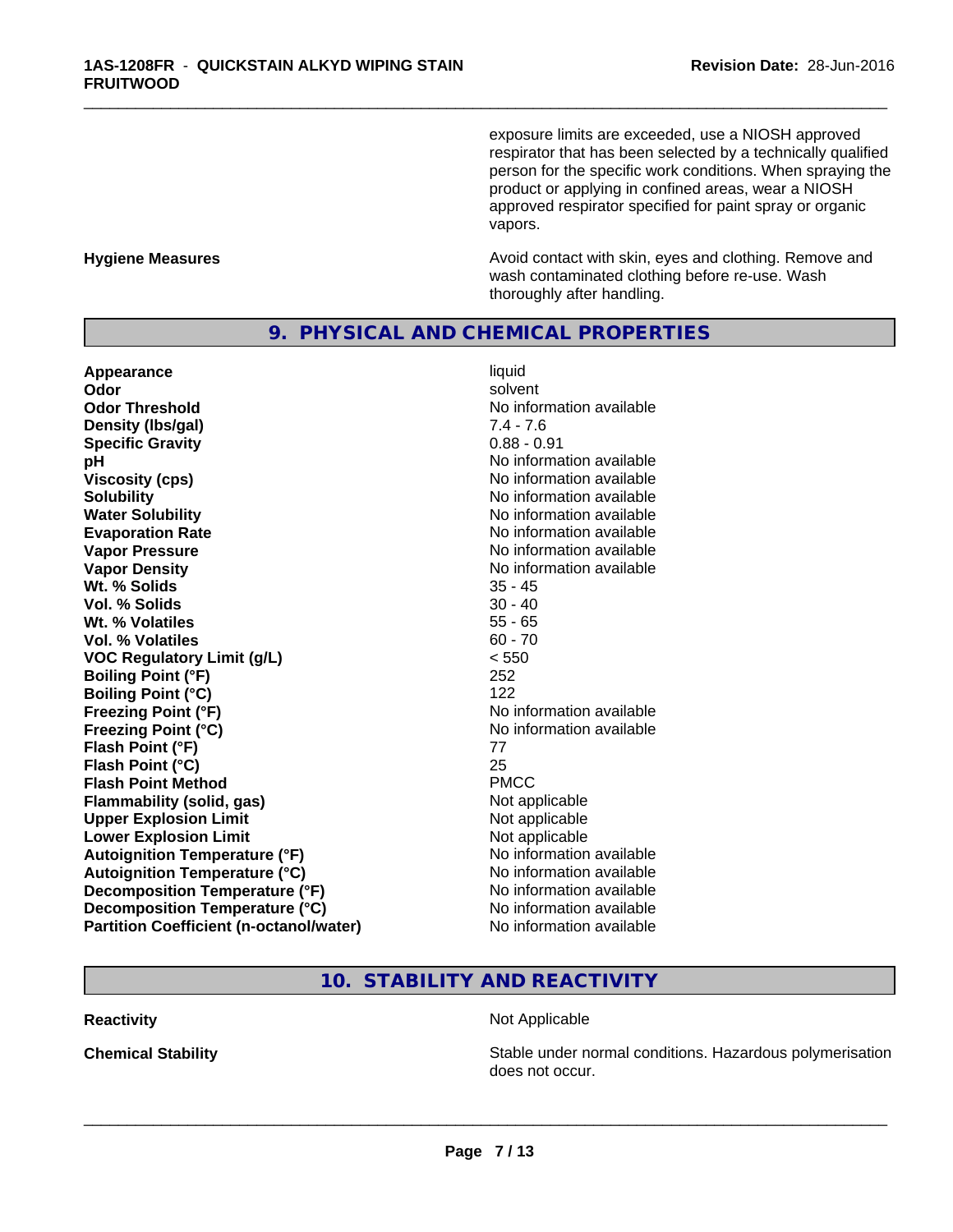| electricity and sources of ignition. Sparks. Elevated<br>temperature.                                                                                                                                                                                                                 |  |  |  |
|---------------------------------------------------------------------------------------------------------------------------------------------------------------------------------------------------------------------------------------------------------------------------------------|--|--|--|
| Incompatible with strong acids and bases and strong<br><b>Incompatible Materials</b><br>oxidizing agents.                                                                                                                                                                             |  |  |  |
| <b>Hazardous Decomposition Products</b><br>Thermal decomposition can lead to release of irritating<br>gases and vapors.                                                                                                                                                               |  |  |  |
| None under normal conditions of use.<br><b>Possibility Of Hazardous Reactions</b>                                                                                                                                                                                                     |  |  |  |
| 11. TOXICOLOGICAL INFORMATION                                                                                                                                                                                                                                                         |  |  |  |
| <b>Product Information</b><br>Information on likely routes of exposure                                                                                                                                                                                                                |  |  |  |
| <b>Principal Routes of Exposure</b><br>Eye contact, skin contact and inhalation.                                                                                                                                                                                                      |  |  |  |
| <b>Acute Toxicity</b><br><b>Product Information</b><br>Repeated or prolonged exposure to organic solvents may<br>lead to permanent brain and nervous system damage.<br>Intentional misuse by deliberately concentrating and<br>inhaling vapors may be harmful or fatal.               |  |  |  |
| Information on toxicological effects                                                                                                                                                                                                                                                  |  |  |  |
| No information available<br><b>Symptoms</b>                                                                                                                                                                                                                                           |  |  |  |
| Delayed and immediate effects as well as chronic effects from short and long-term exposure                                                                                                                                                                                            |  |  |  |
| Contact with eyes may cause irritation. Vapor may cause<br>Eye contact<br>irritation.                                                                                                                                                                                                 |  |  |  |
| May cause skin irritation and/or dermatitis. Prolonged skin<br><b>Skin contact</b><br>contact may defat the skin and produce dermatitis.                                                                                                                                              |  |  |  |
| Harmful by inhalation. High vapor / aerosol concentrations<br><b>Inhalation</b><br>are irritating to the eyes, nose, throat and lungs and may<br>cause headaches, dizziness, drowsiness,<br>unconsciousness, and other central nervous system<br>effects.                             |  |  |  |
| Harmful if swallowed. Ingestion may cause irritation to<br>Ingestion<br>mucous membranes. Small amounts of this product<br>aspirated into the respiratory system during ingestion or<br>vomiting may cause mild to severe pulmonary injury,<br>possibly progressing to death.         |  |  |  |
| No information available.<br>Sensitization:<br>No information available.<br><b>Neurological Effects</b><br><b>Mutagenic Effects</b><br>No information available.<br>Possible risk of impaired fertility. Possible risk of harm to<br><b>Reproductive Effects</b><br>the unborn child. |  |  |  |
| No information available.<br><b>Developmental Effects</b><br>No information available.<br><b>Target Organ Effects</b><br>May cause disorder and damage to the. Respiratory<br><b>STOT - single exposure</b>                                                                           |  |  |  |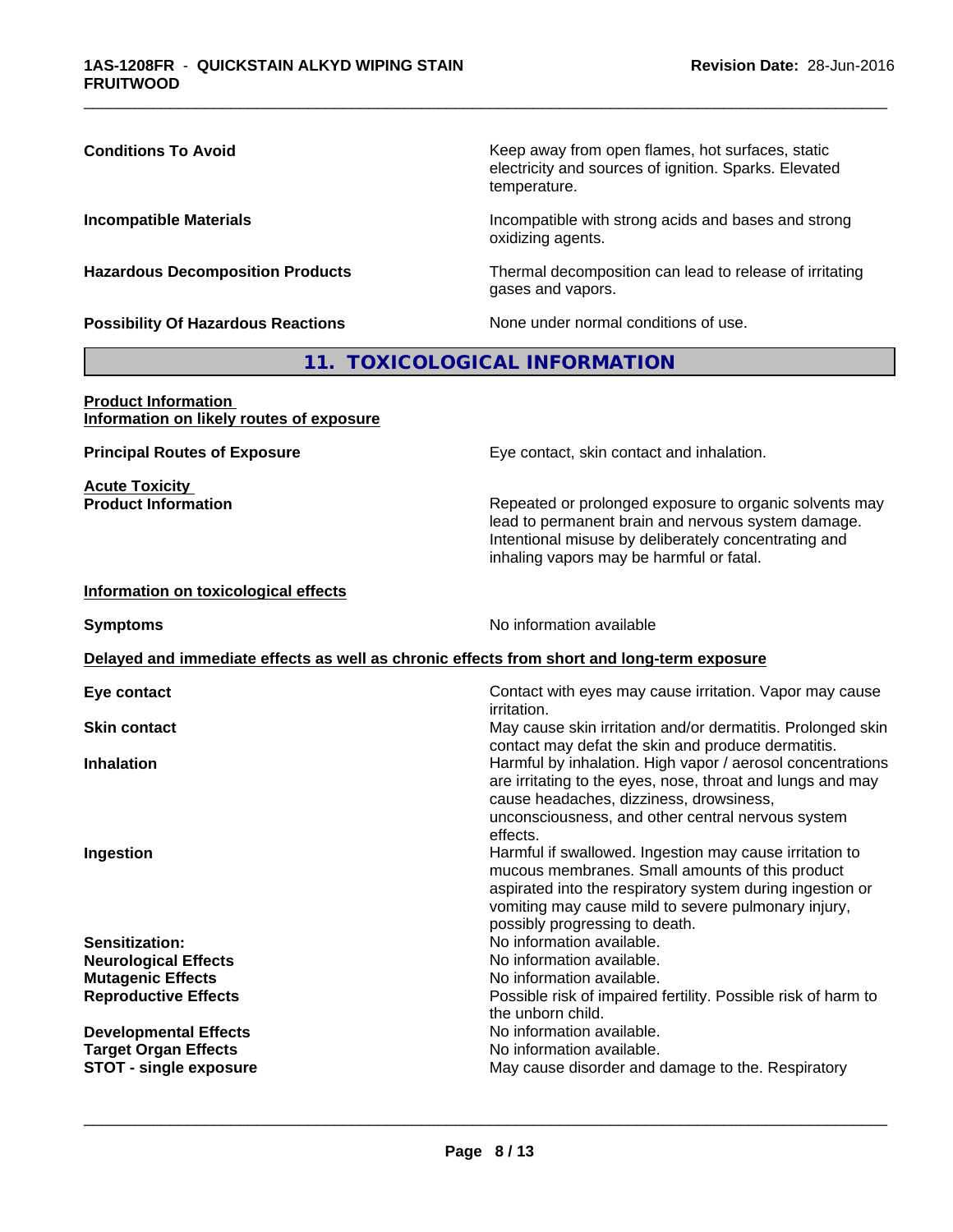| <b>STOT - repeated exposure</b> | system. Central nervous system (CNS).<br>Causes damage to organs through prolonged or repeated<br>exposure if inhaled. May cause disorder and damage to |
|---------------------------------|---------------------------------------------------------------------------------------------------------------------------------------------------------|
|                                 | the. Central nervous system (CNS). Causes damage to<br>organs through prolonged or repeated exposure if                                                 |
|                                 | swallowed. Causes damage to organs through prolonged<br>or repeated exposure in contact with skin. Blood. Causes                                        |
|                                 | damage to organs through prolonged or repeated                                                                                                          |
|                                 | exposure.                                                                                                                                               |
| Other adverse effects           | No information available.                                                                                                                               |
| <b>Aspiration Hazard</b>        | May be harmful if swallowed and enters airways. Small                                                                                                   |
|                                 | amounts of this product aspirated into the respiratory                                                                                                  |
|                                 | system during ingestion or vomiting may cause mild to                                                                                                   |
|                                 | severe pulmonary injury, possibly progressing to death.                                                                                                 |

#### **Numerical measures of toxicity**

**The following values are calculated based on chapter 3.1 of the GHS document**

| ATEmix (oral)                        | 5974 mg/kg |
|--------------------------------------|------------|
| <b>ATEmix (dermal)</b>               | 4360 mg/kg |
| <b>ATEmix (inhalation-dust/mist)</b> | 29.9 mg/L  |
| <b>ATEmix (inhalation-vapor)</b>     | 58 mg/L    |

#### **Component**

Solvent naphtha (petroleum), heavy aromatic LD50 Dermal: > 2 mL/kg (Rabbit) LC50 Inhalation (Vapor): > 590 mg/m<sup>3</sup> (Rat, 4 hr.) Distillates, petroleum, hydrotreated light LD50 Oral: > 5,000 mg/kg (Rat) LD50 Dermal: > 3,000 mg/kg (Rabbit) Solvent naphtha, petroleum, light aromatic LD50 Oral: 8400 mg/kg (Rat) n-Butyl acetate LD50 Oral: 10768 mg/kg (Rat) LD50 Dermal: > 17600 mg/kg (Rabbit) LC50 Inhalation (Vapor): ppm (Rat, 4 hr.) Sensitization: non-sensitizing (guinea pig) 2-Butoxyethanol LD50 Oral: 470 mg/kg (Rat) LD50 Dermal: 220 mg/kg (Rabbit) LC50 Inhalation (Vapor): 450 ppm (Rat, 4 hr.) 1,2,4-Trimethylbenzene LD50 Oral: 5000 mg/kg (Rat) LC50 Inhalation (Vapor): 18000 mg/m<sup>3</sup> (Rat, 4 hr.) Stoddard solvent LD50 Oral: > 5,000 mg/kg (Rat) LD50 Dermal: > 3160 mg/kg (Rabbit) LC50 Inhalation (Vapor): > 6.1 mg/L (Rat) Xylene LD50 Oral: 4300 mg/kg (Rat) LD50 Dermal: > 1700 mg/kg (Rabbit)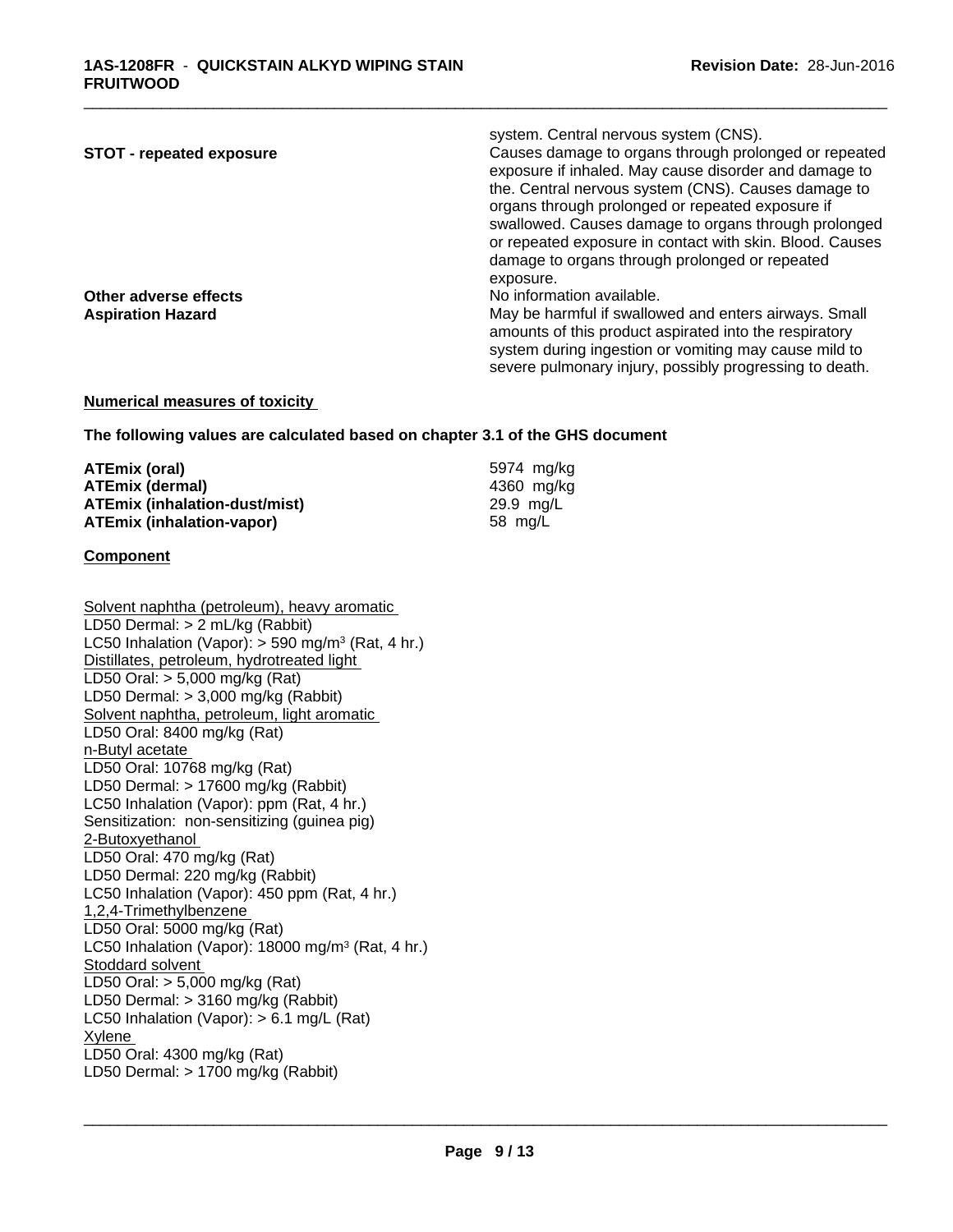#### **1AS-1208FR** - **QUICKSTAIN ALKYD WIPING STAIN FRUITWOOD**

LC50 Inhalation (Vapor): 5000 ppm (Rat, 4 hr.) Naphthalene LD50 Oral: 969 mg/kg (Rat) LD50 Dermal: > 20,000 mg/kg (Rabbit) LC50 Inhalation (Vapor): > 340 mg/m<sup>3</sup> (Rat, 1 hr.) Ethyl benzene LD50 Oral: mg/kg (Rat) LD50 Dermal: > mg/kg (Rabbit) LC50 Inhalation (Vapor): mg/m<sup>3</sup> (Rat, 2 hr.) Cumene LD50 Oral: > 1400 mg/kg (Rat) LD50 Dermal: 12300 µL/kg (Rabbit) LC50 Inhalation (Vapor): 39000 mg/kg (Rat, 4 hr.)

#### **Chronic Toxicity**

#### **Carcinogenicity**

*The information below indicateswhether each agency has listed any ingredient as a carcinogen:.*

| <b>Chemical Name</b> | <b>IARC</b>                    | <b>NTP</b>                          |
|----------------------|--------------------------------|-------------------------------------|
|                      | 2B - Possible Human Carcinogen | Reasonably Anticipated Human        |
| Naphthalene          |                                | Carcinogen                          |
|                      | 2B - Possible Human Carcinogen |                                     |
| l Ethvl benzene      |                                |                                     |
|                      | 2B - Possible Human Carcinogen | <b>Reasonably Anticipated Human</b> |
| <b>Cumene</b>        |                                | Carcinogen                          |

\_\_\_\_\_\_\_\_\_\_\_\_\_\_\_\_\_\_\_\_\_\_\_\_\_\_\_\_\_\_\_\_\_\_\_\_\_\_\_\_\_\_\_\_\_\_\_\_\_\_\_\_\_\_\_\_\_\_\_\_\_\_\_\_\_\_\_\_\_\_\_\_\_\_\_\_\_\_\_\_\_\_\_\_\_\_\_\_\_\_\_\_\_

#### **Legend**

IARC - International Agency for Research on Cancer NTP - National Toxicity Program OSHA - Occupational Safety & Health Administration

**12. ECOLOGICAL INFORMATION**

### **Ecotoxicity Effects**

The environmental impact of this product has not been fully investigated.

#### **Product Information**

#### **Acute Toxicity to Fish**

No information available

#### **Acute Toxicity to Aquatic Invertebrates**

No information available

#### **Acute Toxicity to Aquatic Plants**

No information available

#### **Persistence / Degradability**

No information available.

#### **Bioaccumulation / Accumulation**

No information available.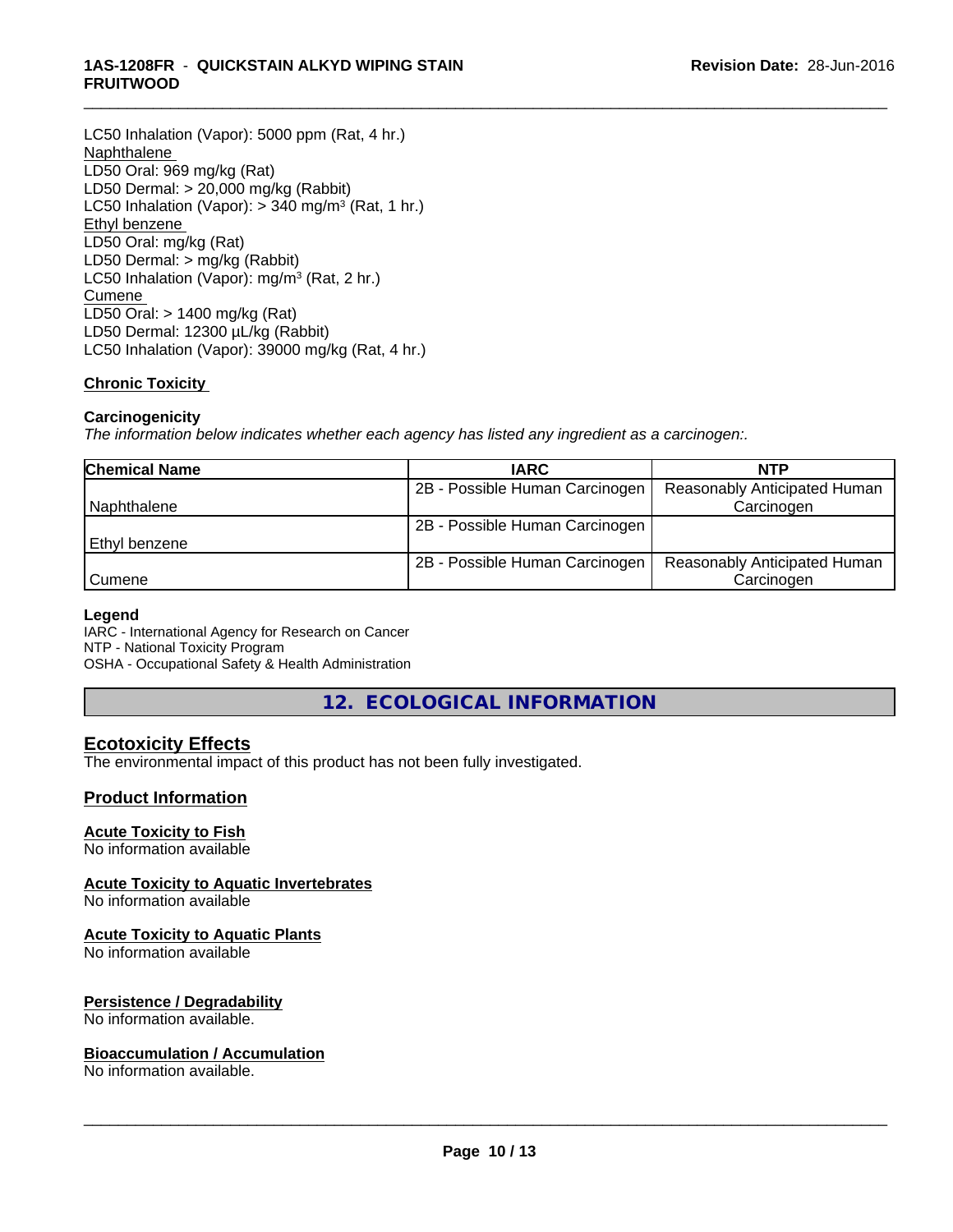#### **Mobility in Environmental Media**

No information available.

**Ozone** No information available

#### **Component**

#### **Acute Toxicity to Fish**

n-Butyl acetate LC50: 18 mg/L (Fathead Minnow - 96 hr.) 2-Butoxyethanol LC50: 1490 mg/L (Bluegill sunfish - 96 hr.) Xylene LC50: 13.5 mg/L (Rainbow Trout - 96 hr.) Ethyl benzene LC50: 12.1 mg/L (Fathead Minnow - 96 hr.)

#### **Acute Toxicity to Aquatic Invertebrates**

n-Butyl acetate EC50: 72.8 mg/L (Daphnia magna - 48 hr.) Ethyl benzene EC50: 1.8 mg/L (Daphnia magna - 48 hr.)

#### **Acute Toxicity to Aquatic Plants**

n-Butyl acetate EC50: 674.7 mg/L (Green algae (Scenedesmus subspicatus), 72 hrs.) Ethyl benzene EC50: 4.6 mg/L (Green algae (Scenedesmus subspicatus), 72 hrs.)

#### **13. DISPOSAL CONSIDERATIONS**

\_\_\_\_\_\_\_\_\_\_\_\_\_\_\_\_\_\_\_\_\_\_\_\_\_\_\_\_\_\_\_\_\_\_\_\_\_\_\_\_\_\_\_\_\_\_\_\_\_\_\_\_\_\_\_\_\_\_\_\_\_\_\_\_\_\_\_\_\_\_\_\_\_\_\_\_\_\_\_\_\_\_\_\_\_\_\_\_\_\_\_\_\_

**Waste Disposal Method Dispose of in accordance with federal, state, provincial,** and local regulations. Local requirements may vary, consult your sanitation department or state-designated environmental protection agency for more disposal options. **Empty Container Warning <b>Emptied** Containers may retain product residue. Follow label warnings even after container is emptied. Residual vapors may explode on ignition. **14. TRANSPORT INFORMATION**

**TDG**

**Proper Shipping Name Paint**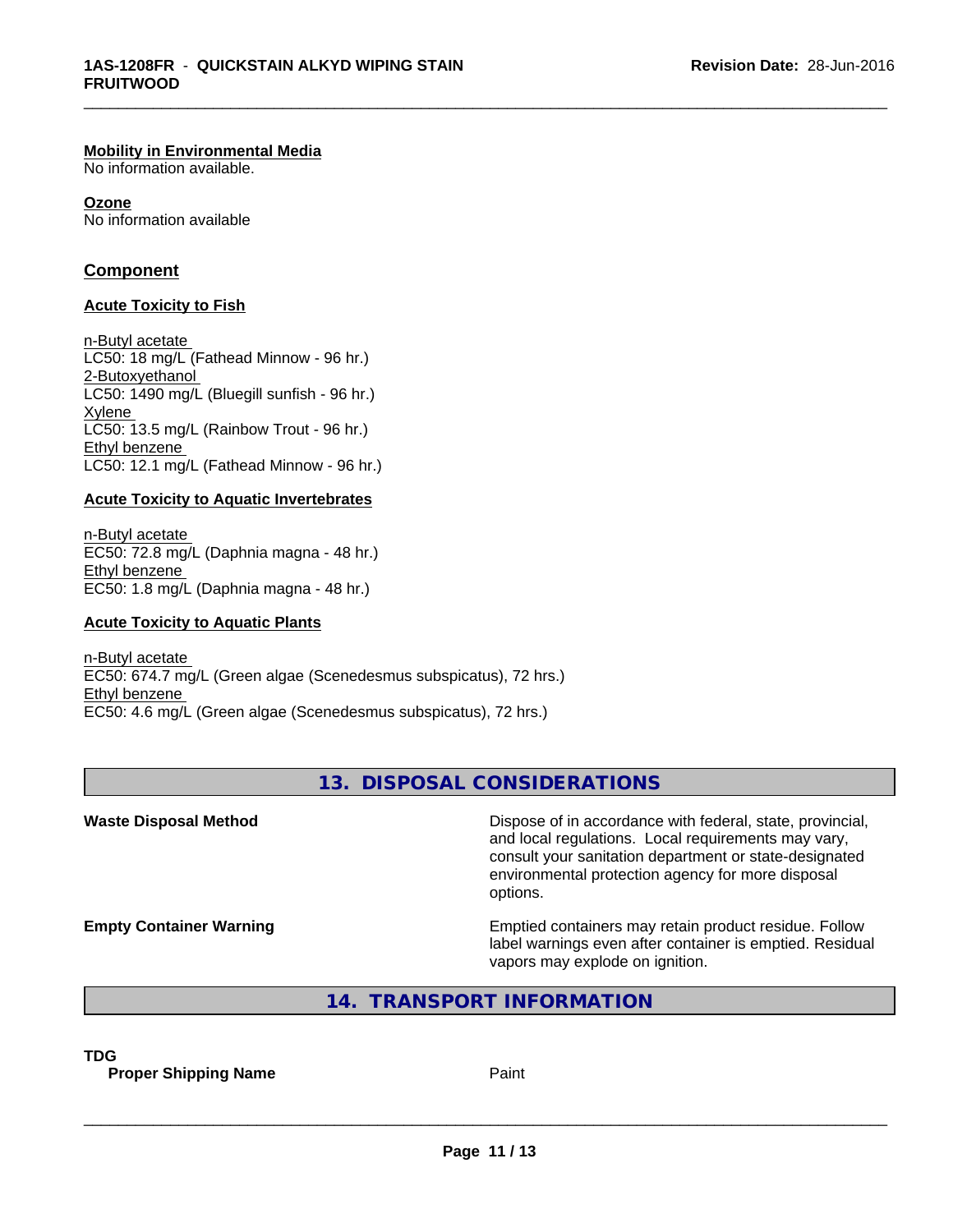| <b>Hazard Class</b>  |                     |
|----------------------|---------------------|
| UN-No                | UN1263              |
| <b>Packing Group</b> | Ш                   |
| <b>Description</b>   | <b>UN1263, Pair</b> |

**Hazard Class** 3 **UN-No** UN1263 **Description** UN1263, Paint, , 3, III

\_\_\_\_\_\_\_\_\_\_\_\_\_\_\_\_\_\_\_\_\_\_\_\_\_\_\_\_\_\_\_\_\_\_\_\_\_\_\_\_\_\_\_\_\_\_\_\_\_\_\_\_\_\_\_\_\_\_\_\_\_\_\_\_\_\_\_\_\_\_\_\_\_\_\_\_\_\_\_\_\_\_\_\_\_\_\_\_\_\_\_\_\_

**ICAO / IATA ICAO / IATA CONSERVING CONTACT CONTACT OF THE PROPERTY OF THE PROPERTY OF ITS AND THE PROPERTY OF ITS AND THE PROPERTY OF ITS AND THE PROPERTY OF ITS AND THE PROPERTY OF ITS AND THE PROPERTY OF ITS AND THE** 

**IMDG / IMO Contact the preparer for further information.** 

### **15. REGULATORY INFORMATION**

#### **International Inventories**

| <b>TSCA: United States</b> | Yes - All components are listed or exempt. |
|----------------------------|--------------------------------------------|
| <b>DSL: Canada</b>         | Yes - All components are listed or exempt. |

### **National Pollutant Release Inventory (NPRI)**

#### **NPRI Parts 1- 4**

This product contains the following Parts 1-4 NPRI chemicals:

| <b>CAS-No</b>  | Weight % (max) | <b>NPRI Parts 1-4</b> |  |
|----------------|----------------|-----------------------|--|
| 64742-94-5     | $5 - 10%$      | Listed                |  |
|                |                |                       |  |
| 123-86-4       | $3 - 7%$       | Listed                |  |
| 111-76-2       | 1 - 5%         | Listed                |  |
| 95-63-6        | $1 - 5%$       | Listed                |  |
| 1330-20-7      | $1 - 5%$       | Listed                |  |
| 91-20-3        | $0.5 - 1\%$    | Listed                |  |
| $100 - 41 - 4$ | $0.25 - 0.5\%$ | Listed                |  |
| 98-82-8        | $0.1 - 0.25%$  | Listed                |  |
|                |                |                       |  |

#### **NPRI Part 5**

This product contains the following NPRI Part 5 Chemicals:

| <b>Chemical Name</b>                 | <b>CAS-No</b> | Weight % (max) | <b>NPRI Part 5</b> |  |
|--------------------------------------|---------------|----------------|--------------------|--|
| Solvent naphtha (petroleum), heavy   | 64742-94-5    | $5 - 10%$      | Listed             |  |
| aromatic                             |               |                |                    |  |
| Distillates, petroleum, hydrotreated | 64742-47-8    | $5 - 10%$      | Listed             |  |
| liaht                                |               |                |                    |  |
| Solvent naphtha, petroleum, light    | 64742-95-6    | $3 - 7%$       | Listed             |  |
| aromatic                             |               |                |                    |  |
| n-Butyl acetate                      | 123-86-4      | $3 - 7%$       | Listed             |  |
| 2-Butoxyethanol                      | 111-76-2      | $1 - 5%$       | Listed             |  |
| VM&P naphtha                         | 64742-89-8    | $1 - 5%$       | Listed             |  |
| 1,2,4-Trimethylbenzene               | 95-63-6       | $1 - 5%$       | Listed             |  |
| Stoddard solvent                     | 8052-41-3     | $1 - 5%$       | Listed             |  |
| Xylene                               | 1330-20-7     | $1 - 5%$       | Listed             |  |
|                                      |               |                |                    |  |

#### **WHMIS Regulatory Status**

This product has been classified in accordance with the hazard criteria of the Hazardous Products Regulations (HPR)